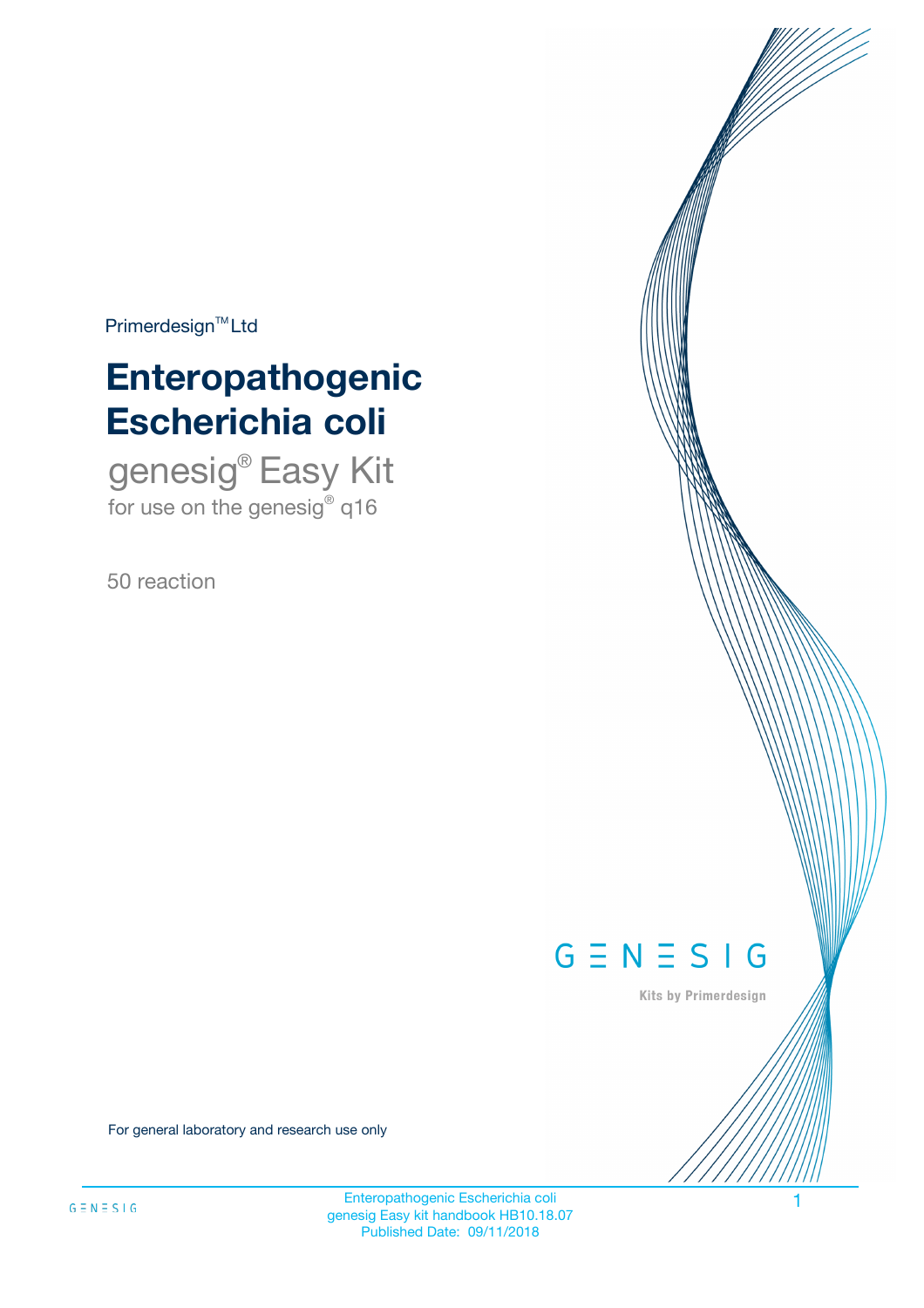## genesig® Easy: at a glance guide

#### **For each DNA test**

| Component                | <b>Volume</b>   | Lab-in-a-box pipette |  |
|--------------------------|-----------------|----------------------|--|
| <b>EPEC</b> reaction mix | 10 µl           |                      |  |
| <b>Your DNA sample</b>   | 10 <sub>µ</sub> |                      |  |

#### **For each positive control**

| Component                 | Volume          | Lab-in-a-box pipette |  |
|---------------------------|-----------------|----------------------|--|
| <b>EPEC</b> reaction mix  | 10 <sub>µ</sub> |                      |  |
| Positive control template | 10 <sub>µ</sub> |                      |  |

#### **For each negative control**

| Component                | <b>Volume</b>   | Lab-in-a-box pipette |  |
|--------------------------|-----------------|----------------------|--|
| <b>EPEC</b> reaction mix | 10 <sub>µ</sub> |                      |  |
| <u>Water</u>             | 10 <sub>µ</sub> |                      |  |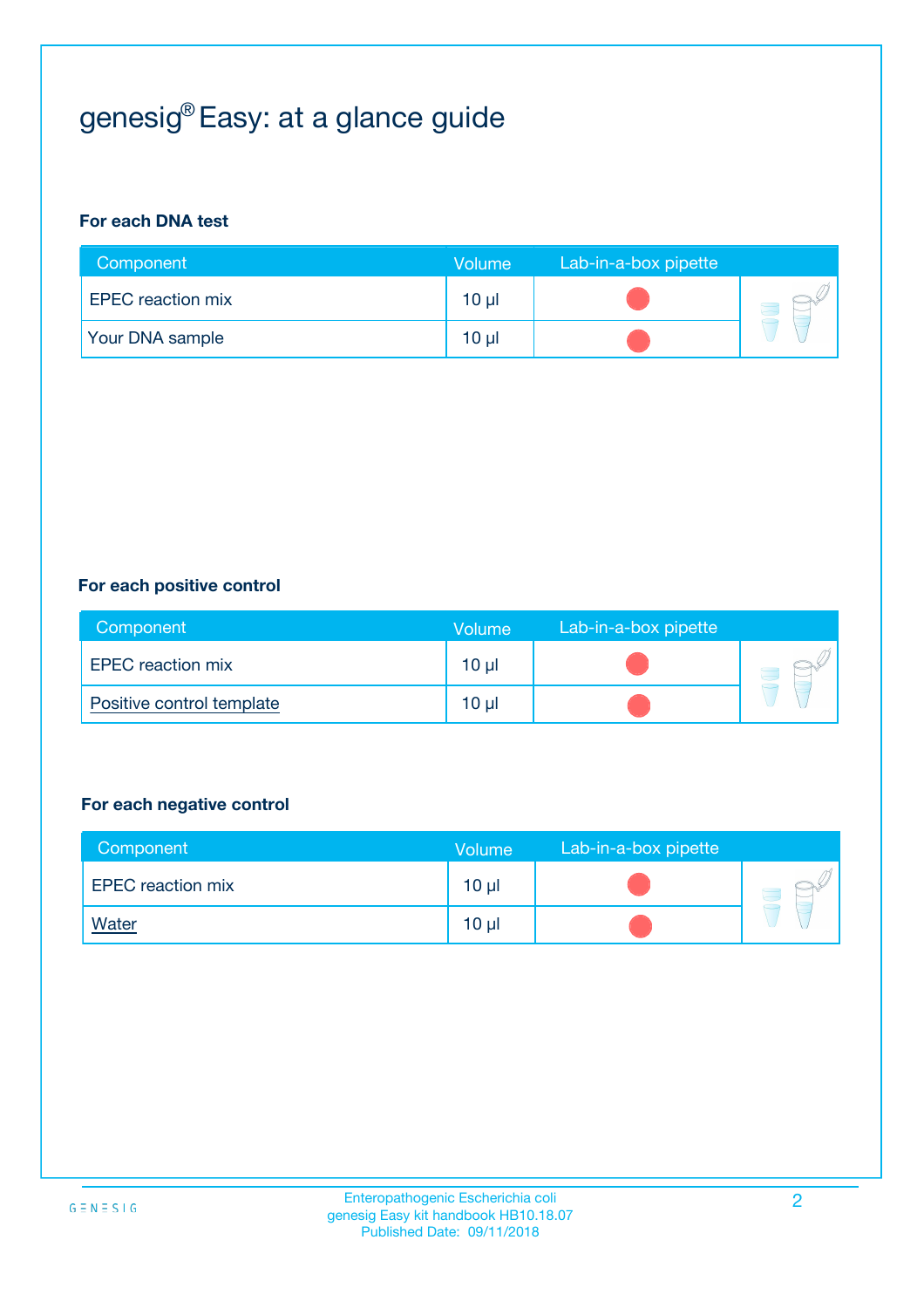## Kit Contents



## Reagents and equipment to be supplied by the user

#### **genesig® q16 instrument**

#### **genesig® Easy Extraction Kit**

This kit is designed to work well with all processes that yield high quality RNA and DNA but the genesig Easy extraction method is recommended for ease of use.

#### **genesig® Lab-In-A-Box**

The genesig Lab-In-A-Box contains all of the pipettes, tips and racks that you will need to use a genesig Easy kit. Alternatively if you already have these components and equipment these can be used instead.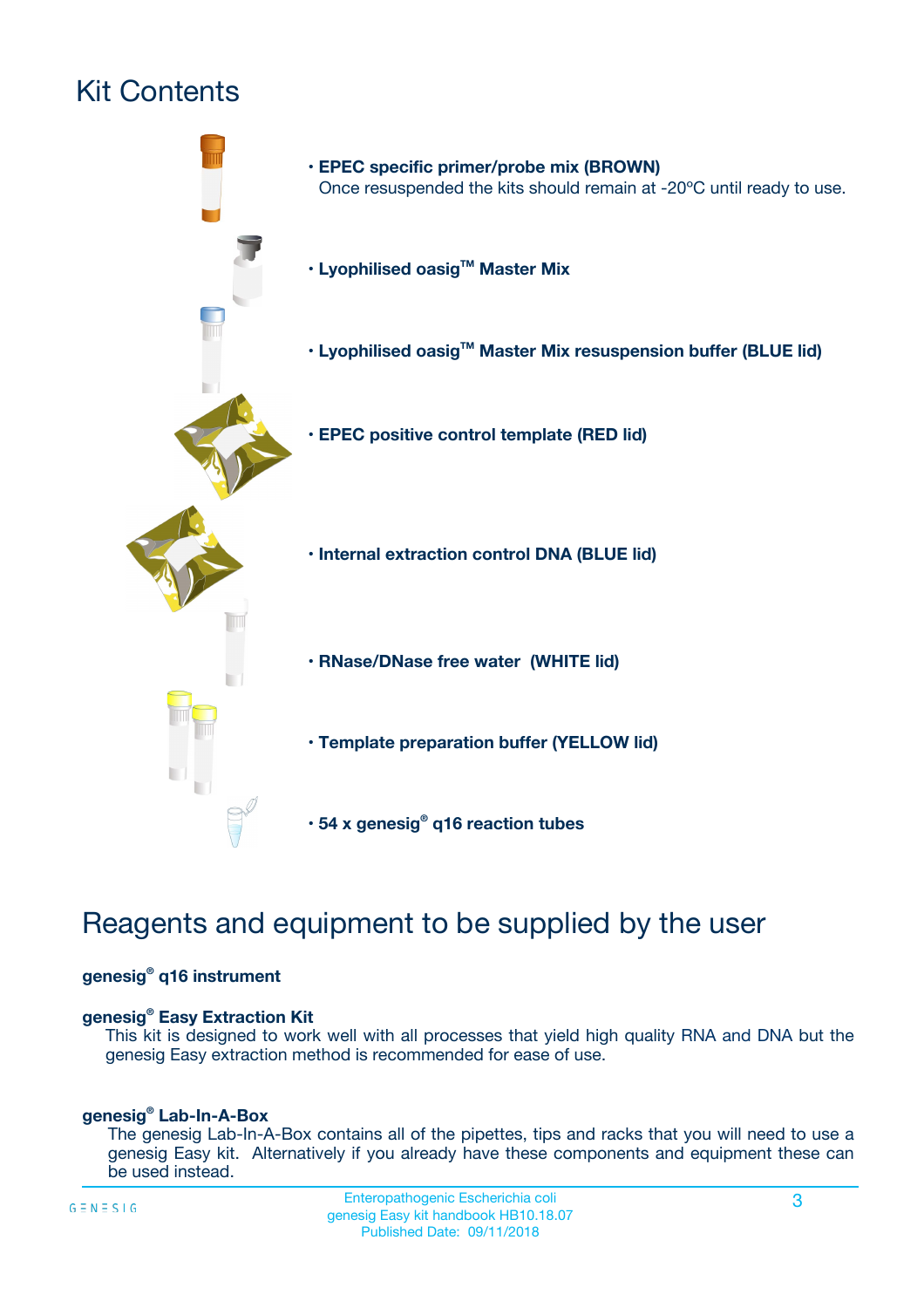## Step-by-step guide

### 1. Create your reaction mix



Use the blue pipette to transfer 500µl**\*** of the oasig Master Mix resuspension buffer into the tube of lyophilised oasig Master Mix and mix well by gently swirling. Then transfer all of that master mix into the brown tube labelled EPEC primers/probe.

**\***Transfering 525µl of the oasig Master Mix resuspension buffer to your oasig Master Mix (instead of the 500µl recommended above) will enable you to take full advantage of the 50 reactions by accounting for volume losses during pipetting. In order to do so with the genesig Easy fixed volume pipettes use 1x blue, 2x red and 1x grey pipettes to make the total volume. Please be assured that this will not adversely affect the efficiency of the test.

Cap and shake tube to mix. A thorough shake is essential to ensure that all components are resuspended. **Failure to mix well can produce poor kit performance.**

Leave to stand for 5 minutes. Now your reaction mix is ready to use.

Store the reaction mix in the freezer from hereon.

#### Top tip

- Ensure that the reaction mix is mixed thoroughly before each use by shaking.
- **•** Once resuspended do not expose genesig Easy kit to temperatures above -20°C for longer than 30 minutes at a time.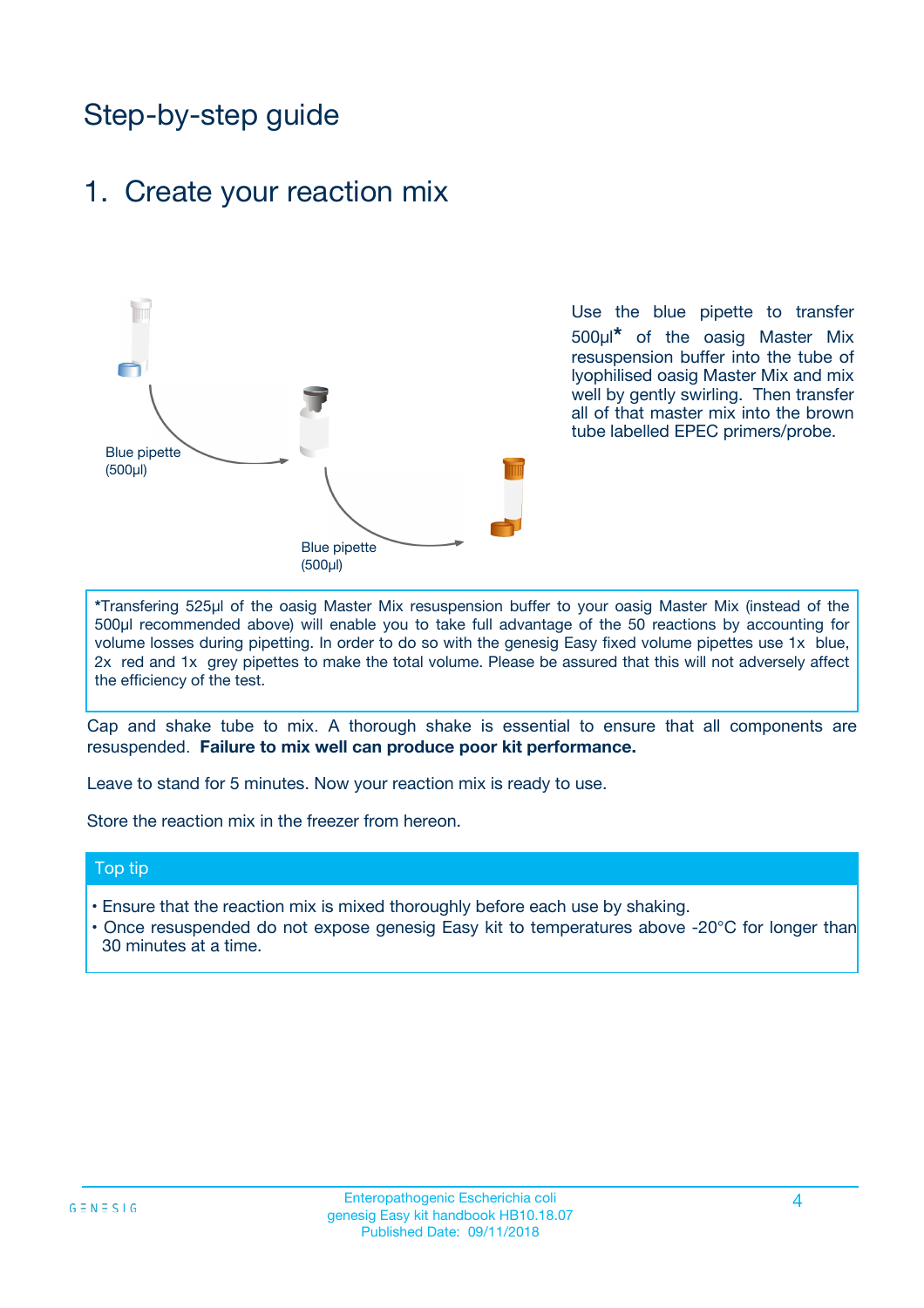## 2. Internal extraction control



Use the blue pipette to transfer 1000µl (2 x 500µl) of template preparation buffer into the Internal Extraction Control DNA tube. Cap and shake tube to mix.

Your kit contains Internal Extraction Control DNA. This is added to your biological sample at the beginning of the DNA extraction process. It is extracted along with the DNA from your target of interest. The q16 will detect the presence of this Internal Extraction Control DNA at the same time as your target. This is the ideal way to show that your DNA extraction process has been successful.

#### **If you are using an alternative extraction kit:**

Use the red pipette to transfer 10µl of Internal Extraction Control DNA to your sample **after** the lysis buffer has been added then follow the rest of the extraction protocol.

#### **If you are using samples that have already been extracted:**

Use the grey pipette to transfer 5µl of Internal Extraction Control DNA to your extracted sample.

### 3. Add reaction mix to all reaction tubes



For every reaction to be run, use the red pipette to add 10µl of your EPEC reaction mix to every tube.

#### Top tip

- Always pipette the reaction mix directly into the bottom of the tube.
- You can label the tube lids to aid your reaction setup but avoid labelling tube sides.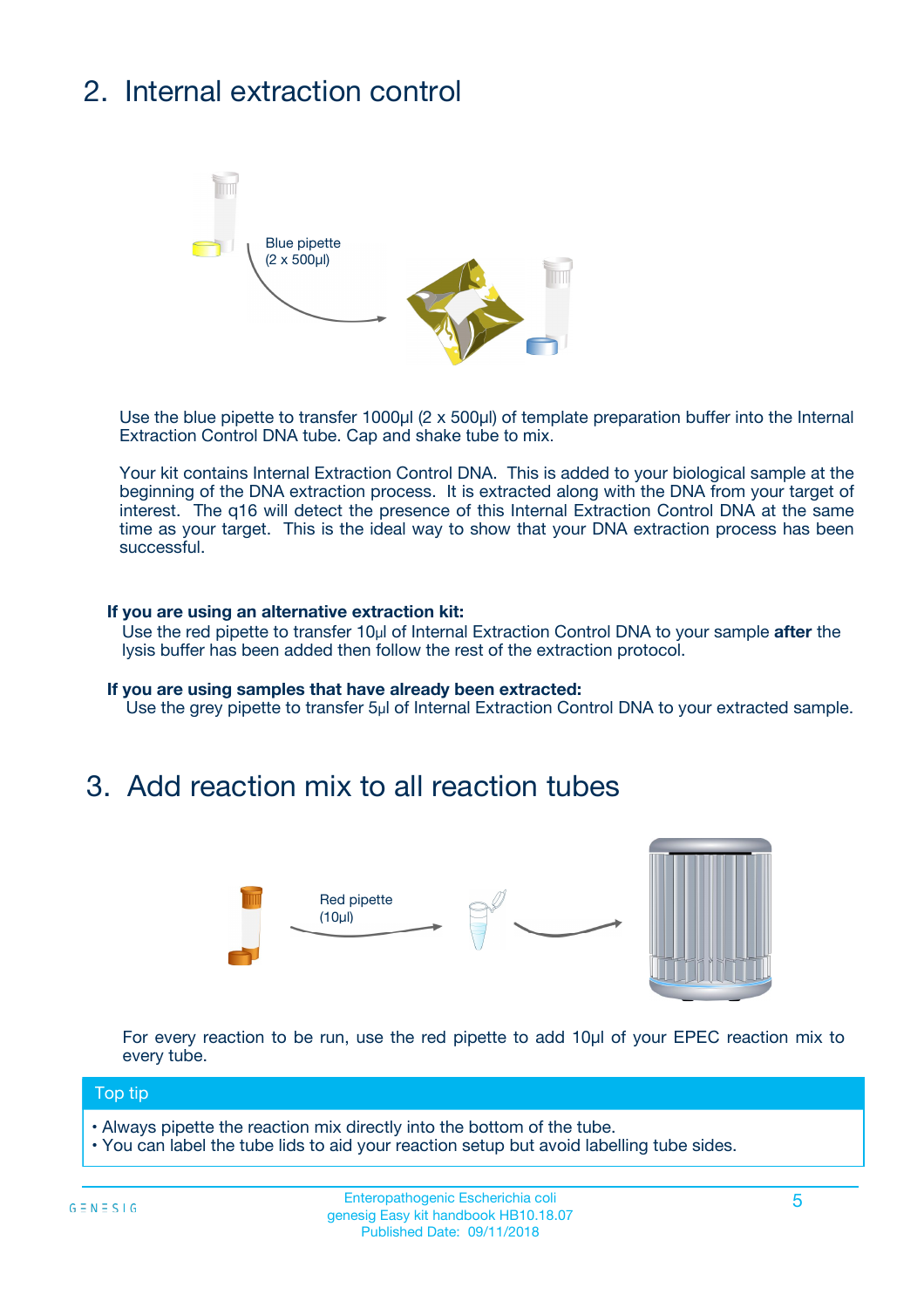### 4. Negative control



For each test you will require a negative control. Instead of DNA, water is used. This sample should typically prove negative thus proving that all of your positive samples really are positive.

To create a negative control reaction simply use the red pipette to add 10µl of the water to the required reaction tubes. Close these tubes after adding the water.

Because some genesig kit targets are common in the environment you may occasionally see a "late" signal in the negative control. The q16 software will take this into account accordingly.

#### Top tip

**•** Always add the water to the side of the tube to reduce the introduction of bubbles.

### 5. Set up a test



For each sample you wish to analyse, use the red pipette to add 10µl of your DNA sample to the required reaction tubes. Close these tubes after adding the sample. Always change pipette tips between samples.

#### Top tip

**•** Always add the DNA sample to the side of the tube to reduce the introduction of bubbles.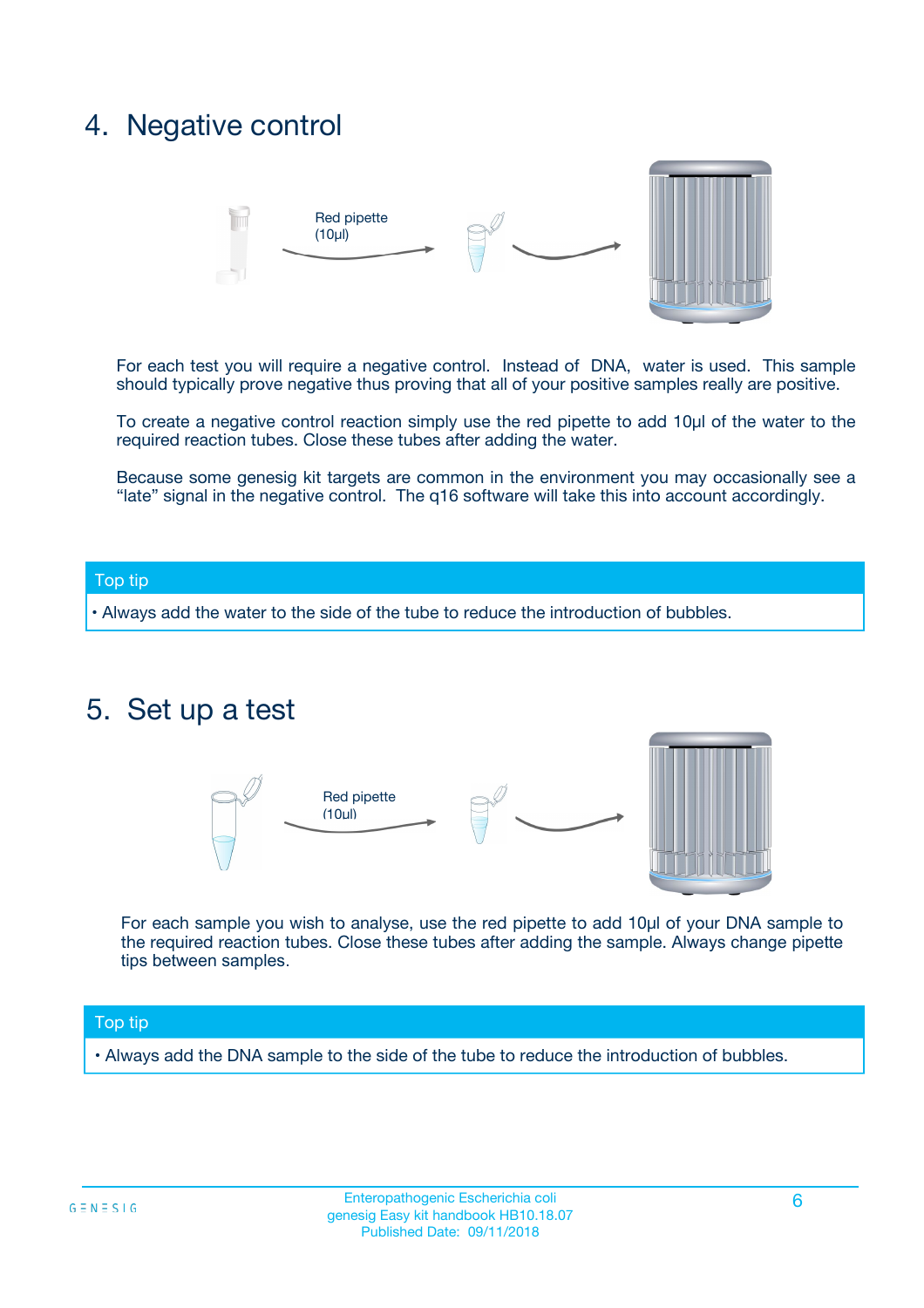### 6. Positive control



Use the blue pipette to transfer 1000µl (2 x 500µl) of template preparation buffer into the positive control template tube. Cap and shake tube to mix.

Each time you run a test you will require a positive control. This is a small portion of DNA from your target of interest. It serves two purposes:

1. It will always test positive so it shows that everything is working as it should be.

2. The q16 software knows how much DNA is present in the positive control. So it can automatically compare your sample of interest with the positive control to calculate the amount of target DNA in your sample.

To create a positive control reaction, simply use 10µl of the positive control instead of your DNA sample.



Take great care when setting up your positive control. The positive control template has the potential to give you a false positive signal in your other samples. Set positive controls up last after all other sample tubes are closed. Always change pipette tips between samples. You may even choose to set up positive controls in a separate room.

#### Top tip

**•** Always add the positive control to the side of the tube to reduce the introduction of bubbles.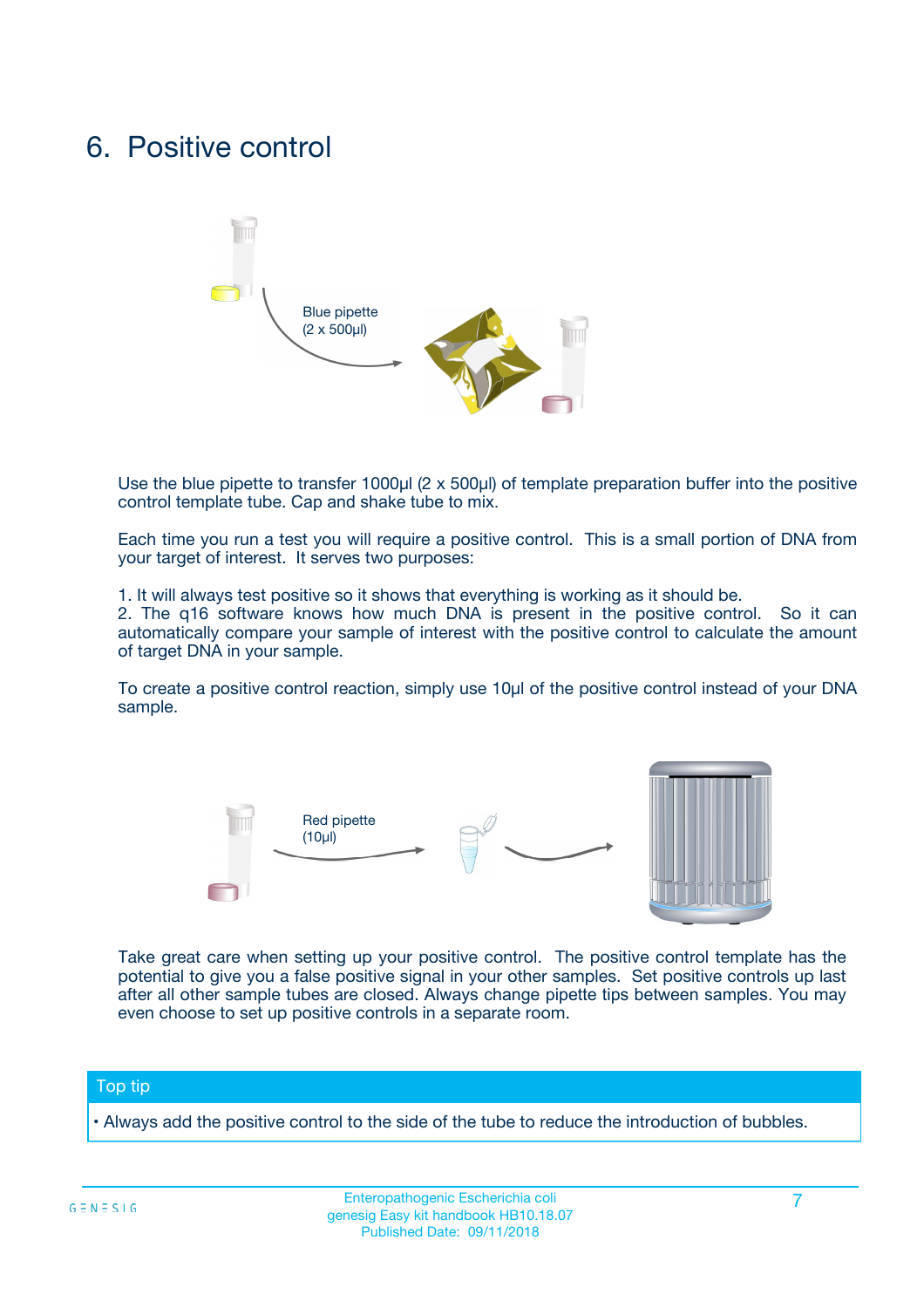## 7. Running the test

Place the tubes into the correct positions in your q16 as defined by the software, this may include positioning of empty tubes to ensure that the q16 lid is balanced. The run can then be started.

|                      | genesig q16 PCR software - 1.2                                               |                                |                              |                                          | $\begin{array}{c c c c} \hline \multicolumn{3}{c }{\textbf{0}} & \multicolumn{3}{c }{\textbf{0}} \end{array}$<br>$\Sigma\!3$ |
|----------------------|------------------------------------------------------------------------------|--------------------------------|------------------------------|------------------------------------------|------------------------------------------------------------------------------------------------------------------------------|
|                      | $\vert \cdot \vert$<br><b>Open Experiments:</b><br>Unsaved (New Experiment 2 | Open<br>Save<br>$\sqrt{9}$ New | Save As                      | <b>C</b> Close<br><b>X</b> Configuration | $G \equiv N \equiv S \mid G$                                                                                                 |
| <b>Stages:</b>       | Setup<br><b>Results</b>                                                      |                                |                              |                                          |                                                                                                                              |
| <b>Notes</b>         |                                                                              | <b>Samples</b>                 |                              | <b>Tests</b>                             |                                                                                                                              |
|                      | <b>Name and Details</b>                                                      | Color<br>Name                  | Note                         | Color<br>Name                            | Note                                                                                                                         |
|                      | New Experiment 2017-10-26 11:06                                              | Sample 1                       | ÷                            | Test 1                                   | ÷                                                                                                                            |
|                      | Kit type: genesig® Easy Target Detection kit                                 | Sample 2                       |                              |                                          |                                                                                                                              |
|                      | Instrument Id.:                                                              | Sample 3                       | $\qquad \qquad \blacksquare$ |                                          | $\qquad \qquad \blacksquare$                                                                                                 |
|                      | <b>Run Completion Time:</b>                                                  | Sample 4                       |                              |                                          |                                                                                                                              |
| <b>Notes</b>         | <b>A</b><br>v                                                                | Sample 5                       | $\triangle$<br>$\oplus$      |                                          | 4<br>₩                                                                                                                       |
| <b>Well Contents</b> |                                                                              |                                |                              | Run                                      |                                                                                                                              |
| Pos.                 | Test                                                                         | Sample                         |                              | <b>Run Status</b>                        |                                                                                                                              |
| $\mathbf{1}$         | Test 1                                                                       | <b>Negative Control</b>        | $\blacktriangle$             |                                          |                                                                                                                              |
| $\overline{2}$       | Test 1                                                                       | <b>Positive Control</b>        |                              |                                          |                                                                                                                              |
| 3                    | Test 1                                                                       | Sample 1                       |                              | Show full log                            |                                                                                                                              |
| $\overline{4}$       | Test 1                                                                       | Sample 2                       |                              |                                          |                                                                                                                              |
| 5                    | Test 1                                                                       | Sample 3                       |                              | <b>Run Control</b>                       |                                                                                                                              |
| 6                    | Test 1                                                                       | Sample 4                       |                              |                                          |                                                                                                                              |
| $\overline{7}$       | Test 1                                                                       | Sample 5                       |                              |                                          |                                                                                                                              |
| -8                   |                                                                              |                                |                              | Abort Run                                | $\triangleright$ Start Run                                                                                                   |
|                      | <b>JOB FURTY TURE TO BULLMAR LIB</b>                                         |                                | $\overline{\mathbf{v}}$      |                                          |                                                                                                                              |

#### Top tip

- Before loading tubes into the q16, check for bubbles! Flick the bottom of the tubes to remove any bubbles that may have formed during the test setup.
- Apply centrifugal force with a sharp wrist action to ensure all solution is at the bottom of the reaction tube.
- When repeating a test you can use a previous file as a template by clicking 'open' then selecting File name > Files of Type > Experiment file as template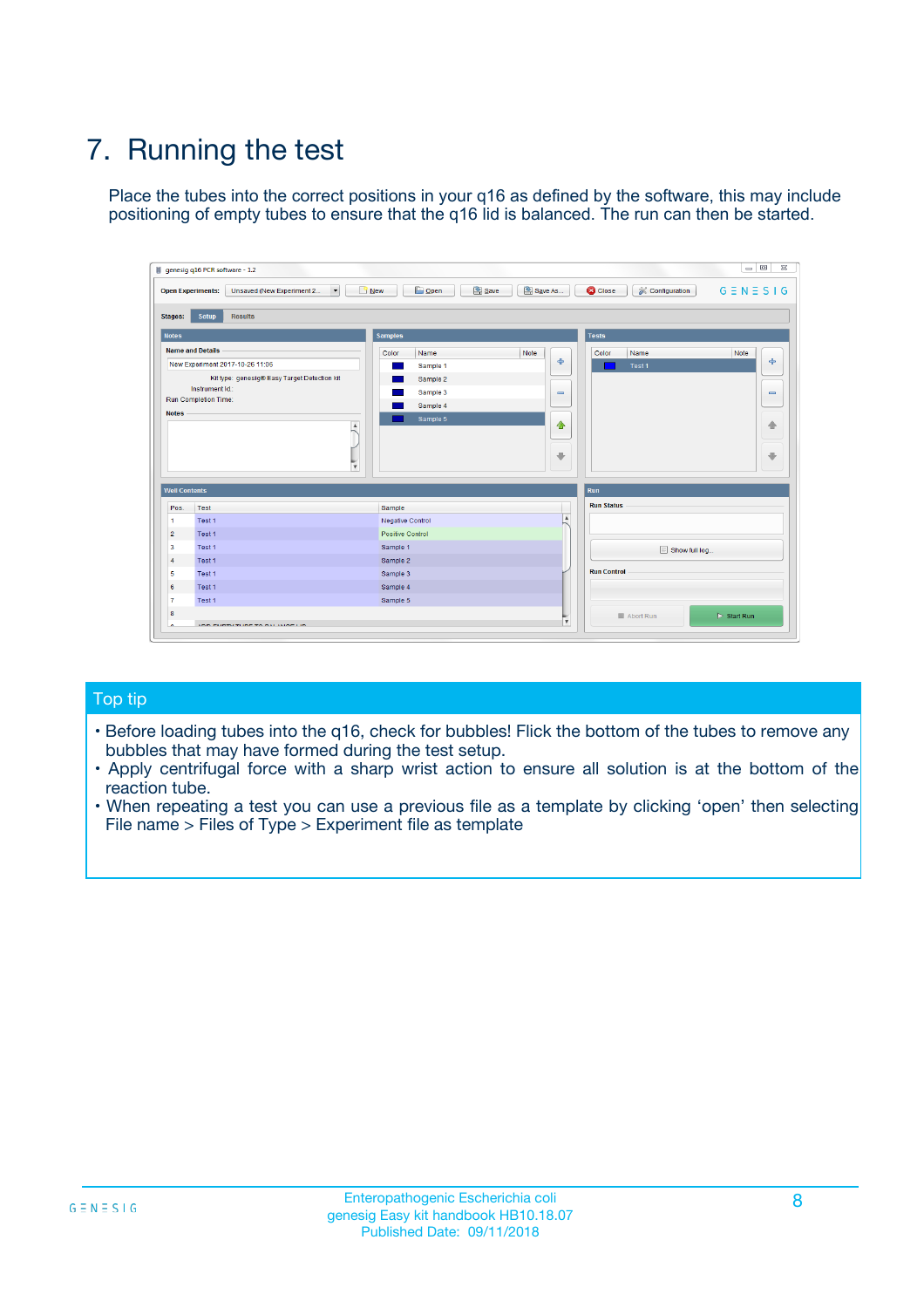### What do my results mean?

Analysis of your data is carried out automatically by the genesig q16. The following information is designed to help you fully understand a result or to troubleshoot:

### "Positive"

#### **Explanation**

Your sample has produced a positive result. Your target of interest is present and you can use the reported quantity.

"Negative"

#### **Explanation**

Your sample has produced a negative result. The target is not present in your sample.

### "Test contaminated"

#### **Explanation**

The Negative Control should be completely free of any DNA. If you see this error message it means that at some point during the setup, the Negative Control has been contaminated with DNA and has given a positive signal. This contamination has invalidated the test. The Positive Control and your test samples are both possible sources of contaminating DNA. The genesig q16 reaction tubes from previous runs will also contain very high amounts of DNA so it is important that these are carefully disposed of after the run is completed and NEVER OPENED. It may be the case that your kits have become contaminated which will lead to the same problem occurring repeatedly.

#### **Solutions**

1. Clean your working area using a commercial DNA remover solution to ensure the area is DNA free at the start of your run and re-run the test

2. If the problem persists then the kit has become contaminated and it will have to be discarded and replaced with a new kit. When you open the new kit, run a simple test to show that changing the kit has solved the problem. Prepare a test which includes only the Positive Control, the Negative Control and one 'mock sample'. For the 'mock sample' add water instead of any sample DNA. The result for the Negative Control and the mock sample should be negative indicating that contamination is no longer present.

#### **Preventive action**

An ideal lab set-up has a 'Clean area' where the test reagents are prepared and a 'sample area' where DNA samples and the Positive Control template are handled. The best workflow involves setting up all the test components (excluding the positive control template) in the clean area and then moving the tests to the sample area for sample and Positive Control addition. If this method is followed then the kit components are always kept away from possible sources of contamination. For extra security the Negative Control can be completely prepared and sealed in the clean area. All work areas should be decontaminated regularly with DNA remover.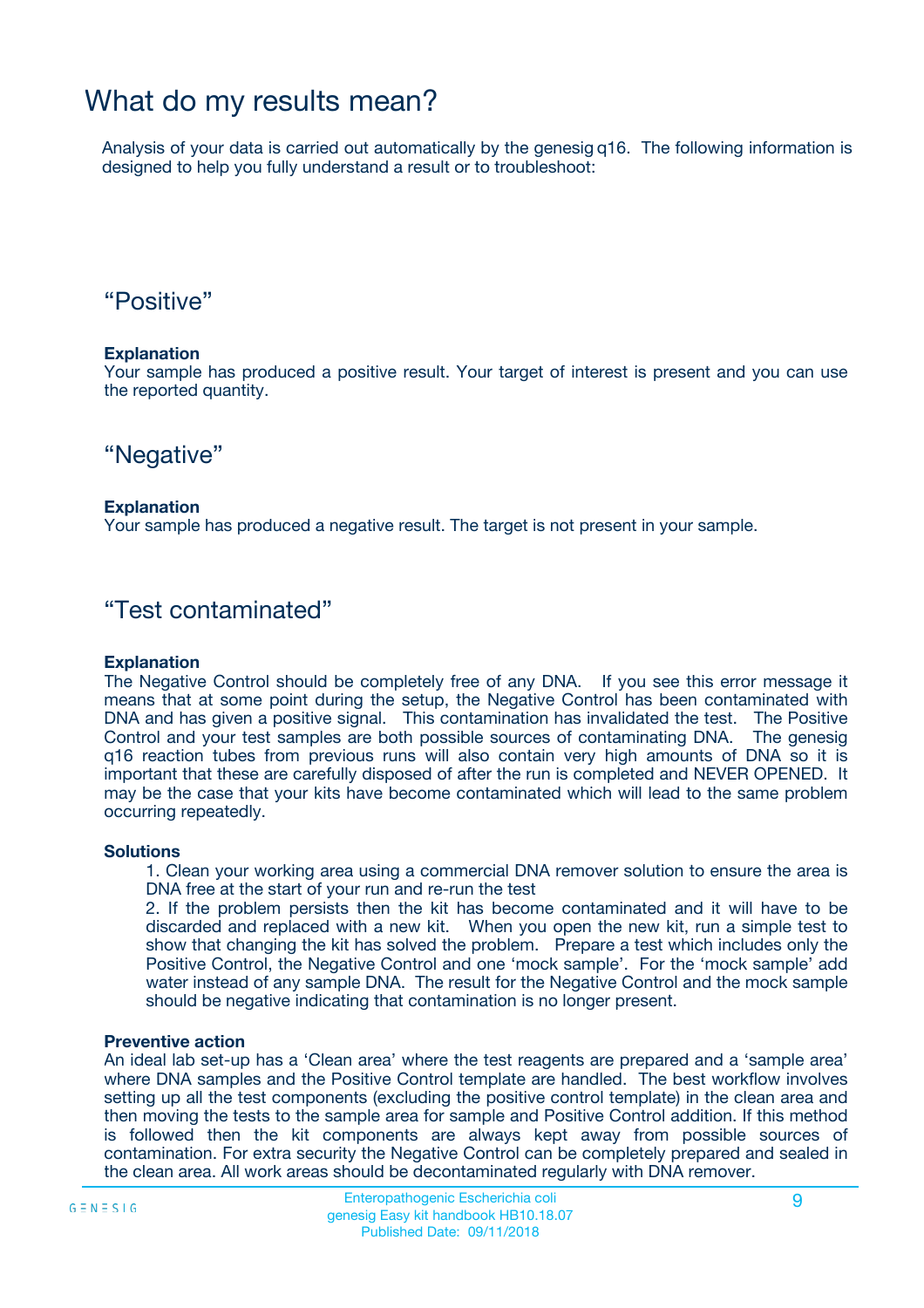### "Sample preparation failed"

#### **Explanation**

The test has failed because the quality of the sample was not high enough. The Internal Extraction Control component identifies whether the sample has been prepared correctly and is of suitable quality. This error message means that this quality control test has failed and the sample quality is not high enough for analysis.

#### **Solutions**

1. Check the sample preparation protocol for any user errors then repeat.

2. Poor quality samples can result from overloading the sample preparation protocol with too much starting material. Try reducing the amount of starting material then repeat.

3. Failing to add the Internal extraction Control DNA to your sample during the sample preparation protocol can also lead to a reported result of "sample preparation failed". Ensure that this step has not been overlooked or forgotten. If your samples are derived from an archive store or from a process separate from your genesig Easy extraction kit; you must add 5µl of Internal Extraction Control DNA into each 0.5ml of your sample to make it suitable for use on the q16.

### "Positive result, poor quality sample"

#### **Explanation**

The test is positive so if you are only interested in obtaining a 'present or absent' answer for your sample then your result is reliable. However, the test contains an Internal Extraction Control component that identifies if the sample is of high quality. This quality control test has failed and the sample is not therefore of high enough quality to accurately calculate the exact copy number of DNA present. If you require quantitative information for your sample then proceed with the solutions below.

#### **Solution**

For appropriate solutions, read the "Sample preparation failed" section of this handbook.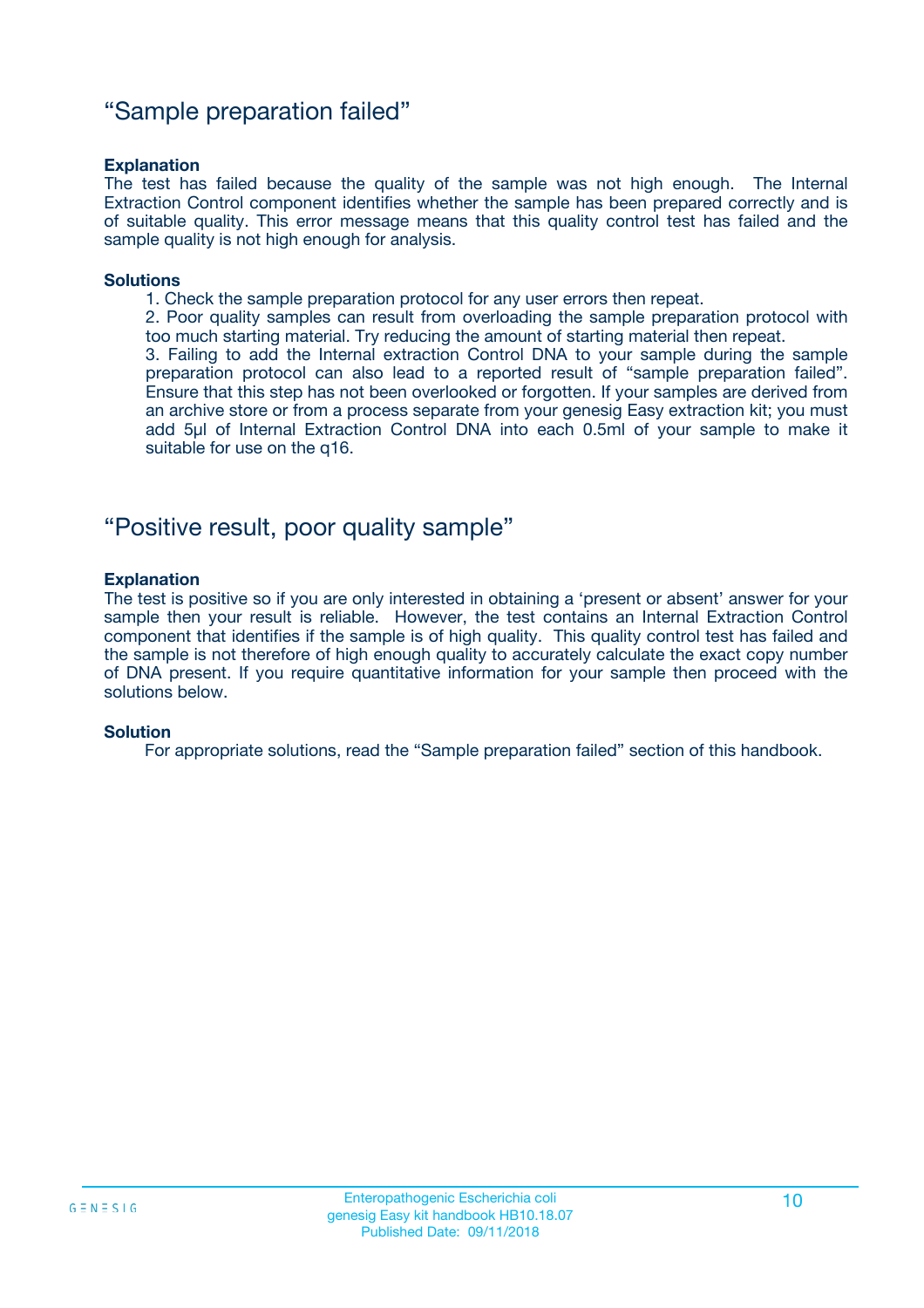### "Test failed"

#### **Explanation**

The test has failed because the Positive Control has not worked. The Positive Control is present to show that all aspects of the test are working correctly together. When this control test fails, the test as a whole is invalidated. This finding indicates that a problem has occurred in the reaction set-up part of the experiment and has nothing to do with sample preparation.

#### **Solutions**

- 1. Check the entire workflow and test set-up to look for any user errors, then repeat the test e.g. have the right colour pipettes and solutions been used with the correct tubes?
- 2. Ensure the positive and negative controls are inserted into the correct wells of your q16.

3. A component of the test may have 'gone off' due to handing errors, incorrect storage or exceeding the shelf life. When you open a new kit, run a simple test to show that changing the kit has solved the problem. Prepare a test which includes only the Positive Control, the Negative Control and one 'mock sample'. For the 'mock sample' add internal control template instead of any sample DNA. If the Positive Control works, the mock sample will now be called as a negative result.

### "Test failed and is contaminated"

#### **Explanation**

The Positive Control is indicating test failure, and the Negative Control is indicating test contamination. Please read the "Test Failed" and "Test contamination" sections of this technical support handbook for a further explanation.

#### **Solution**

For appropriate solutions, read both the "Test failed" and "Test contaminated" sections of this handbook.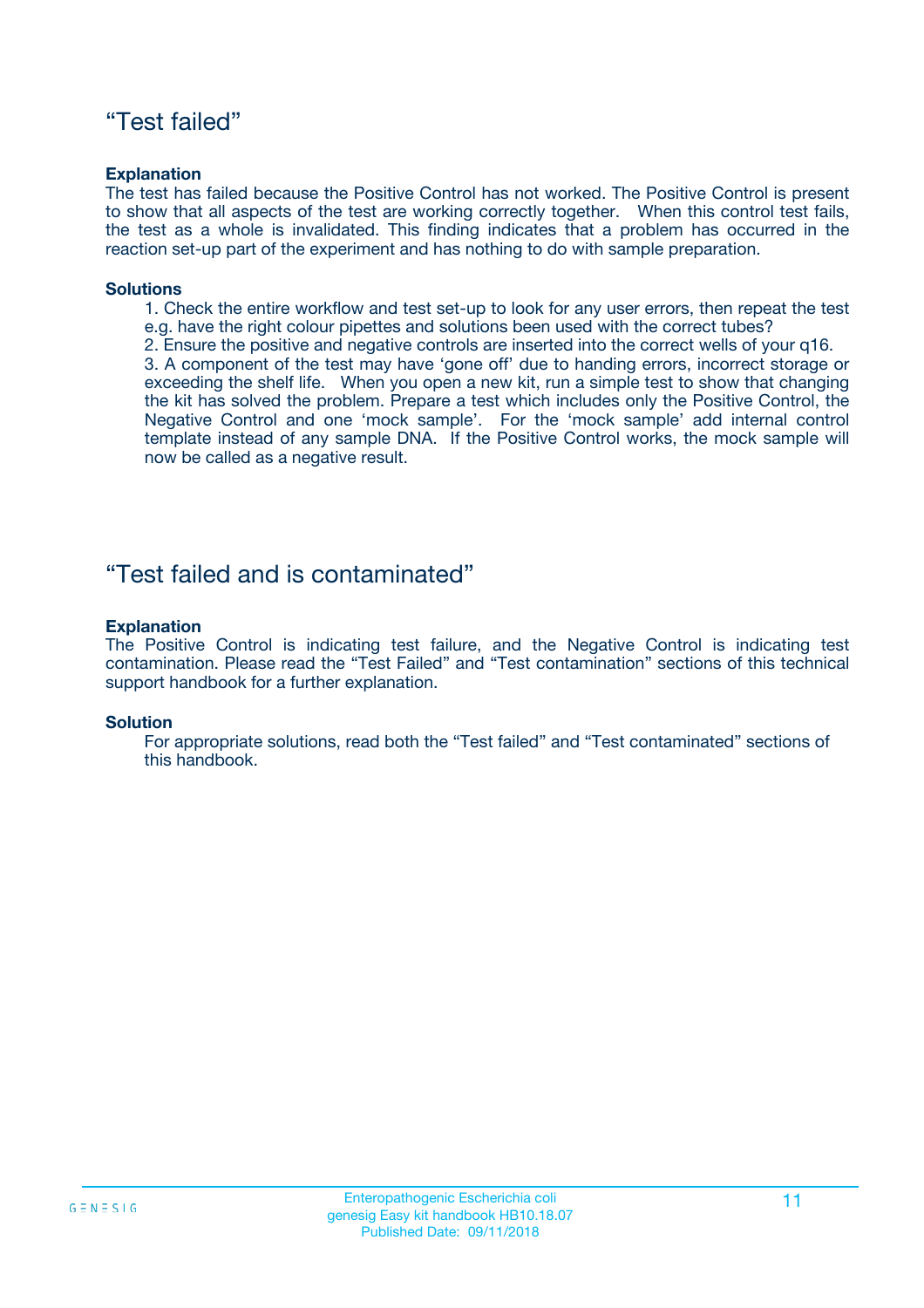## Enteropathogenic Escherichia coli

Escherichia coli (E. coli) is a Gram-negative, rod-shaped bacterium that is commonly found in the lower intestine of warm-blooded organisms. Enteropathogenic Escherichia coli (EPEC) is a pathogenic sub-type that causes diarrhea in not only humans but rabbits, cats, dogs and horses. Most E.coli consist of a 4.6MB DNA circular genome which contains between 4000-5500 genes. Several unique attaching and effacing virulence factors have been found to aid in the pathogenicity of EPEC and the prescence or absence of certain genes will help classify whether a serotype is EPEC or Enterotoxigenic E. coli (ETEC), Enteroinvasive E. coli (EIEC) or Enterohemorrhagic E. coli (EHEC). The cells are about 2.0 microns (μm) long and 0.5 μm in diameter.

Transmission is most often caused by food or water contaminated with human or animal feces. EPEC can cause either a watery or bloody diarrhea, the former associated with the attachment to, and physical alteration of, the integrity of the intestine. Bloody diarrhea is associated with attachment and an acute tissue-destructive process often due to the presence of a toxin. Along with diarrhea, other symptoms include abdominal cramps, vomiting and abdominal pain. Symptoms typically appear 36 hours after infection but depending on the strain, they can appear as early as 18 hours or as late as 72 hours after infection. The symptoms typically clear after 3 days but in infants can last up to 2 weeks.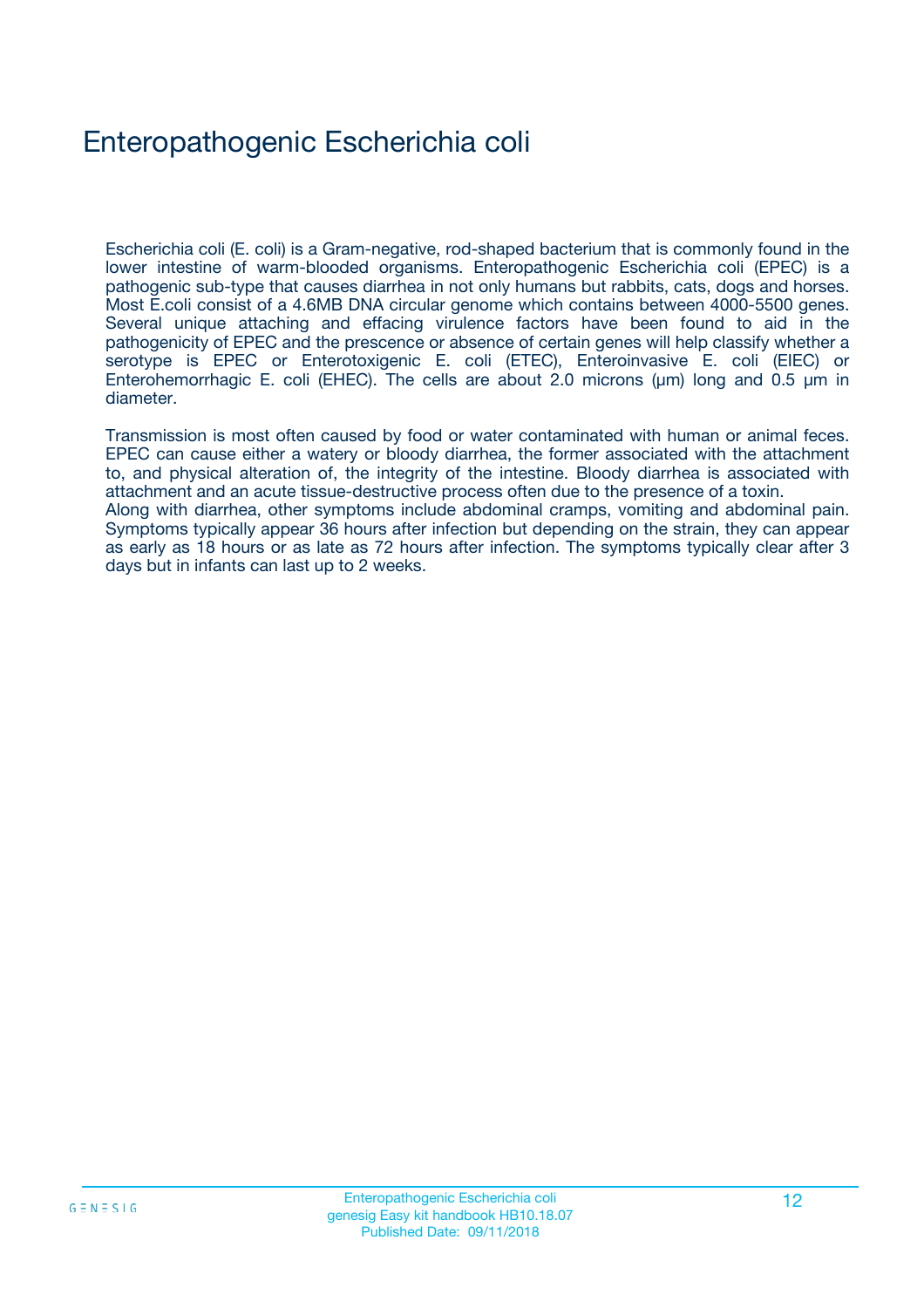## **Specificity**

The Primerdesign genesig Kit for Enteropathogenic Escherichia coli (EPEC) genomes is designed for the in vitro quantification of EPEC genomes. The kit is designed to have a broad detection profile. Specifically, the primers represent 100% homology with over 95% of the NCBI database reference sequences available at the time of design.

The dynamics of genetic variation means that new sequence information may become available after the initial design. Primerdesign periodically reviews the detection profiles of our kits and when required releases new versions.

If you require further information, or have a specific question about the detection profile of this kit then please send an e.mail to enquiry@primerdesign.co.uk and our bioinformatics team will answer your question.